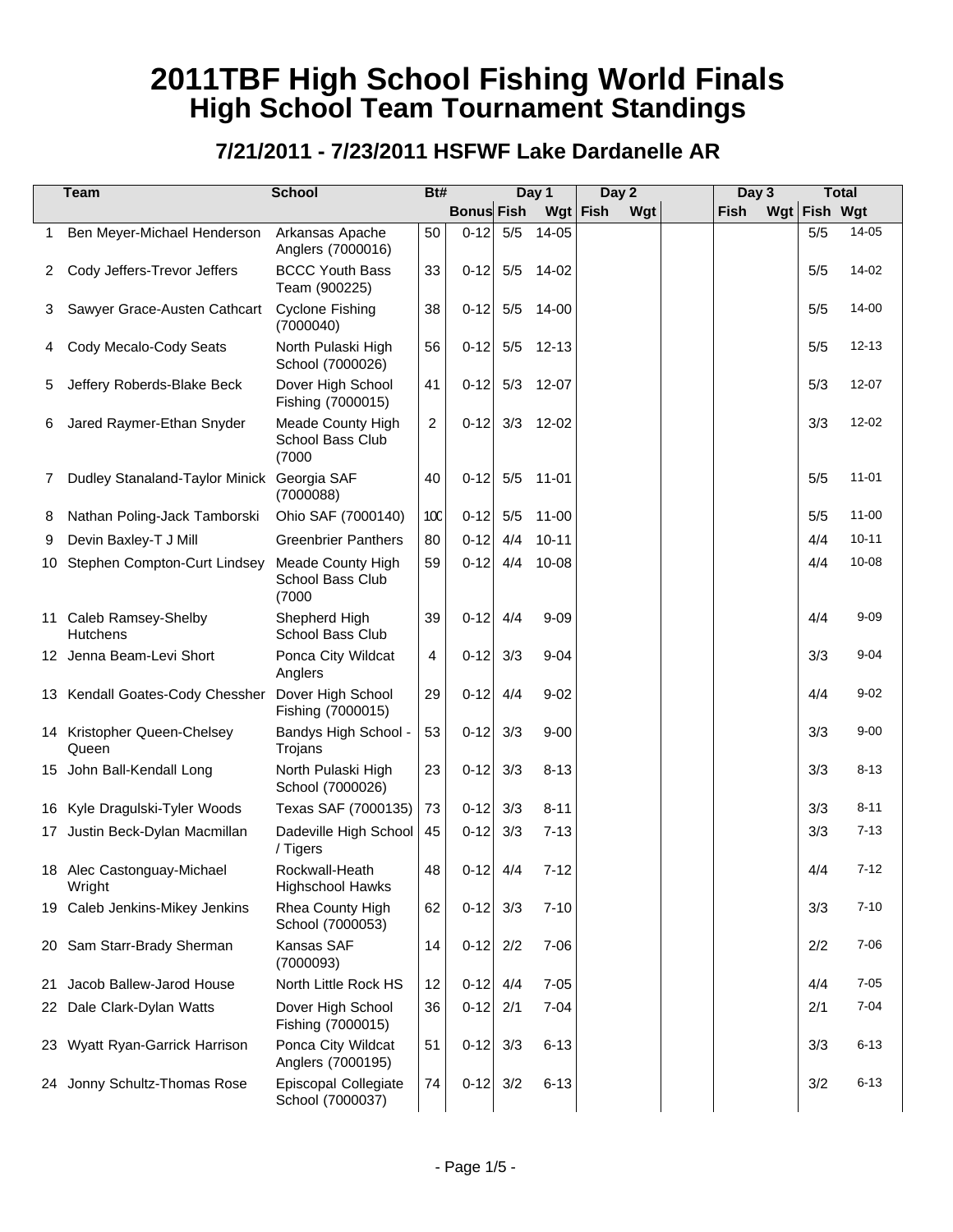|     | <b>Team</b>                                 | <b>School</b>                                     | Bt# |                   |     | Day 1      | Day 2 | Day 3       |              | <b>Total</b> |
|-----|---------------------------------------------|---------------------------------------------------|-----|-------------------|-----|------------|-------|-------------|--------------|--------------|
|     |                                             |                                                   |     | <b>Bonus Fish</b> |     | Wgt   Fish | Wgt   | <b>Fish</b> | Wgt Fish Wgt |              |
|     | 25 Jerod Keith-Tyler Walker                 | Haughton High<br>School Bass Club<br>(7000051)    | 65  | $0 - 12$          | 3/3 | $6 - 11$   |       |             | 3/3          | $6 - 11$     |
| 26  | Dave Nelson-David Butterfield               | Team Bump 'N' Run                                 | 94  | $0 - 12$          | 3/3 | $6 - 09$   |       |             | 3/3          | $6 - 09$     |
|     | 27 Mason Hoffpauir-Matthew<br><b>Bowden</b> | Spring High School<br>Lions                       | 95  | $0 - 12$          | 3/3 | $6 - 06$   |       |             | 3/3          | $6 - 06$     |
| 28  | Thomas Chambers-Brandon<br>Koon             | Arizona Bass Busters<br>(7000029)                 | 5   | $0 - 12$          | 3/3 | $6 - 03$   |       |             | 3/3          | $6 - 03$     |
| 29  | Austin Paytash-Devon Gamboe                 | Moline High School<br>(7000123)                   | 84  | $0 - 12$          | 3/3 | $6 - 00$   |       |             | 3/3          | $6 - 00$     |
| 30  | Kyle Randall-Cameron Geske                  | Arizona Bass Busters<br>(7000029)                 | 63  | $0 - 12$          | 2/2 | $5 - 14$   |       |             | 2/2          | $5 - 14$     |
| 31  | Cody Cathcart-Landon Huggins                | Sheridan Yellowjacket<br>Bass Club (7000126       | 47  | $0 - 12$          | 2/2 | $5 - 13$   |       |             | 2/2          | $5 - 13$     |
| 31  | Kophen Sudduth-Dillon Tucker                | Alabama                                           | 98  | $0 - 12$          | 2/2 | $5 - 13$   |       |             | 2/2          | $5 - 13$     |
| 33  | Cody Moreno-Dustin Moreno                   | Shepherd High<br>School                           | 99  | $0 - 12$          | 2/2 | $5 - 12$   |       |             | 2/2          | $5 - 12$     |
|     | 34 Chandler Stanek-Jacob<br>Chronister      | Dover High School<br>Fishing (7000015)            | 83  | $0 - 12$          | 2/2 | $5 - 11$   |       |             | 2/2          | $5 - 11$     |
|     | 35 Zac Gober-Dalton Craig                   | White Hall High<br>School, Team<br>Bulldog (7     | 32  | $0 - 12$          | 2/2 | $5 - 09$   |       |             | 2/2          | $5 - 09$     |
| 36  | Jared Rascoe-James P.<br>Kimbrough          | Benton High School<br>Bass Club (7000023)         | 85  | $0 - 12$          | 3/1 | $5 - 05$   |       |             | 3/1          | $5 - 05$     |
| 37  | Mike Boswell-Dustin Bozeman                 | Florida SAF<br>(7000086)                          | 18  | $0 - 12$          | 2/2 | $5 - 05$   |       |             | 2/2          | $5 - 05$     |
|     | 38 Alex Perry-Evan Owrey                    | <b>JCS Bass Fishing</b><br>Team                   | 102 | $0 - 12$          | 1/1 | $5 - 03$   |       |             | 1/1          | $5 - 03$     |
| 39  | Lauren Holshouser-Kemo<br>Martin            | Illinois SAF (7000090)                            | 61  | $0 - 12$          | 2/2 | $4 - 13$   |       |             | 2/2          | $4 - 13$     |
|     | 40 Austin Rhinehart-Dakota<br>Chenowith     | Dover High School<br>Fishing (7000015)            | 20  | $0 - 12$          | 2/2 | $4 - 11$   |       |             | 2/2          | $4 - 11$     |
| 41  | Logan Clark-Austin Ellis                    | Marble Falls, Texas<br><b>High School Fishing</b> | 7   | $0 - 12$          | 1/1 | $4 - 09$   |       |             | 1/1          | $4 - 09$     |
|     | 42 Shay Keener-Kenny Blalock                | <b>Mayflower Fishing</b><br>Club (7000144)        | 68  | $0-12$            | 1/1 | $4 - 07$   |       |             | 1/1          | 4-07         |
|     | 43 Toby Lawson-Hunter Lowery                | Hayden High School /<br>Wildcats                  | 34  | $0-12$            | 2/2 | $4 - 03$   |       |             | 2/2          | $4 - 03$     |
|     | 44 Tara Miller-Mikayla Scheide              | Dover High School<br>Fishing (7000015)            | 60  | $0-12$ 1/1        |     | $4 - 03$   |       |             | 1/1          | $4 - 03$     |
|     | 44 Dylan Swagerty-Joe Sigler                | North Pulaski High<br>School (7000026)            | 82  | $0-12$ 1/1        |     | $4 - 03$   |       |             | 1/1          | $4 - 03$     |
| 46. | Dustin Corbitt-Joshua Corbitt               | White Hall High<br>School, Team<br>Bulldog (7     | 90  | $0-12$ 1/1        |     | $4 - 02$   |       |             | 1/1          | $4 - 02$     |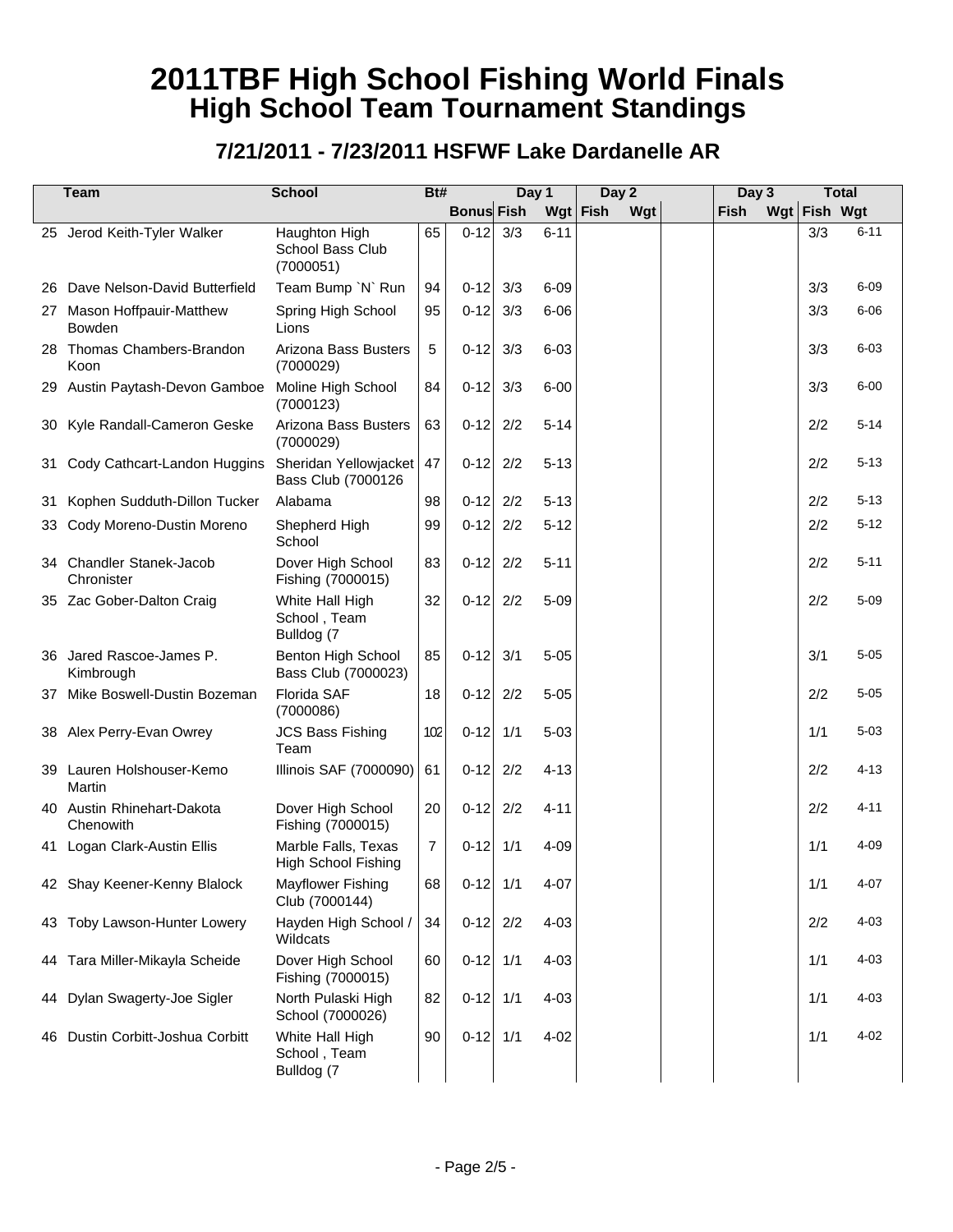|    | <b>Team</b>                              | <b>School</b>                                     | Bt# |                   |     | Day 1      | Day 2 |     | Day 3 |              | <b>Total</b> |
|----|------------------------------------------|---------------------------------------------------|-----|-------------------|-----|------------|-------|-----|-------|--------------|--------------|
|    |                                          |                                                   |     | <b>Bonus Fish</b> |     | Wgt   Fish |       | Wgt | Fish  | Wgt Fish Wgt |              |
|    | 46 Austin Moody-Tyler Linker             | Dover High School<br>Fishing (7000015)            | 75  | $0-12$ 1/1        |     | $4 - 02$   |       |     |       | 1/1          | $4 - 02$     |
|    | 48 Ralston Lusby-Clay Shatley            | Arkansas SAF<br>(7000082)                         | 8   | $0-12$ 1/1        |     | $3 - 15$   |       |     |       | 1/1          | $3 - 15$     |
| 49 | Cody Nugent-Michael Nugent               | Arizona Bass Busters                              | 96  | $0-12$ 1/1        |     | $3 - 12$   |       |     |       | 1/1          | $3 - 12$     |
| 50 | Corey Scheide-Austin Thomas              | Dover High School<br>Fishing (7000015)            | 44  | $0-12$ 2/2        |     | $3 - 09$   |       |     |       | 2/2          | $3 - 09$     |
| 51 | <b>Cameron Mattison-Trace</b><br>Burnham | Louisiana SAF<br>(7000095)                        | 89  | $0-12$ 1/1        |     | $3 - 08$   |       |     |       | 1/1          | $3 - 08$     |
|    | 51 Aaron Belgard-Auston<br>Woodson       | <b>Buckeye</b><br><b>Bassmasters</b><br>(7000098) | 17  | $0-12$ 1/1        |     | $3 - 08$   |       |     |       | 1/1          | $3 - 08$     |
| 53 | Randall Williams-Brent<br>Nicholson      | Gary High School                                  | 25  | $0 - 12$          | 1/1 | $3 - 07$   |       |     |       | 1/1          | $3 - 07$     |
|    | 54 Layne Woods-Jesse Fisher              | Missouri SAF<br>(7000127)                         | 86  | $0 - 12$          | 2/2 | $3 - 06$   |       |     |       | 2/2          | $3 - 06$     |
| 55 | Jonathan Harston-Hunter<br>Stegall       | <b>JCS Bass Fishing</b><br>Team (7000020)         | 30  | $0-12$ 1/1        |     | $3 - 06$   |       |     |       | 1/1          | $3 - 06$     |
|    | 55 Eric Mcgowan-Michael Lay              | Dover High School<br>Fishing (7000015)            | 24  | $0-12$ 1/1        |     | $3 - 06$   |       |     |       | 1/1          | $3 - 06$     |
|    | 55 Jon Eversmeyer-Joel<br>Eversmeyer     | Missouri SAF<br>(7000127)                         | 52  | $0-12$ 1/1        |     | $3 - 06$   |       |     |       | 1/1          | $3 - 06$     |
| 58 | <b>Austin Herring-Tanner Ellis</b>       | <b>Thompson Warriors</b>                          | 87  | $0-12$ 2/2        |     | $3 - 02$   |       |     |       | 2/2          | $3 - 02$     |
| 58 | Baylee Linker-Aimee Cresswell            | Dover High School<br>Fishing (7000015)            | 3   | $0-12$ 2/2        |     | $3 - 02$   |       |     |       | 2/2          | $3 - 02$     |
|    | 60 Ronnie Gray-Hunter Dickey             | White Hall High<br>School, Team<br>Bulldog (7     | 92  | $0-12$ 1/1        |     | $3 - 00$   |       |     |       | 1/1          | $3 - 00$     |
|    | 61 Dalton Tam-Tyler Moses                | <b>Buckeye</b><br><b>Bassmasters</b><br>(7000098) | 15  | $0-12$ 1/1        |     | $2 - 14$   |       |     |       | 1/1          | $2 - 14$     |
|    | 61 Hunter Hess-Jordan Davis              | <b>NLR Charging</b><br><b>Wildcat Bass Team</b>   | 57  | $0-12$ 1/1        |     | $2 - 14$   |       |     |       | 1/1          | $2 - 14$     |
|    | 63 Phillip Duncan-Austin Bogy            | White Hall High<br>School, leam<br>Bulldog (7     | 49  | $0-12$ 1/1        |     | $2 - 13$   |       |     |       | 1/1          | $2 - 13$     |
|    | 64 Colton Cranford-Aaron Hale            | White Hall High<br>School, Team<br>Bulldog (7     | 58  | $0-12$ 1/1        |     | $2 - 12$   |       |     |       | 1/1          | $2 - 12$     |
|    | 65 Blake Bailey-Sawyer Boone             | North Little Rock High<br>School                  | 88  | $0-12$ 1/1        |     | $2 - 11$   |       |     |       | 1/1          | $2 - 11$     |
|    | 66 Calder Melton-Lauren Elliott          | <b>Cyclone Fishing</b><br>(7000040)               | 21  | $0-12$ 1/1        |     | $2 - 09$   |       |     |       | 1/1          | $2 - 09$     |
|    | 67 Peter Decker-Trevor Carpenter         | Pine Creek Hs /<br>Eagles                         | 64  | $0-12$ 1/1        |     | $2 - 08$   |       |     |       | 1/1          | $2 - 08$     |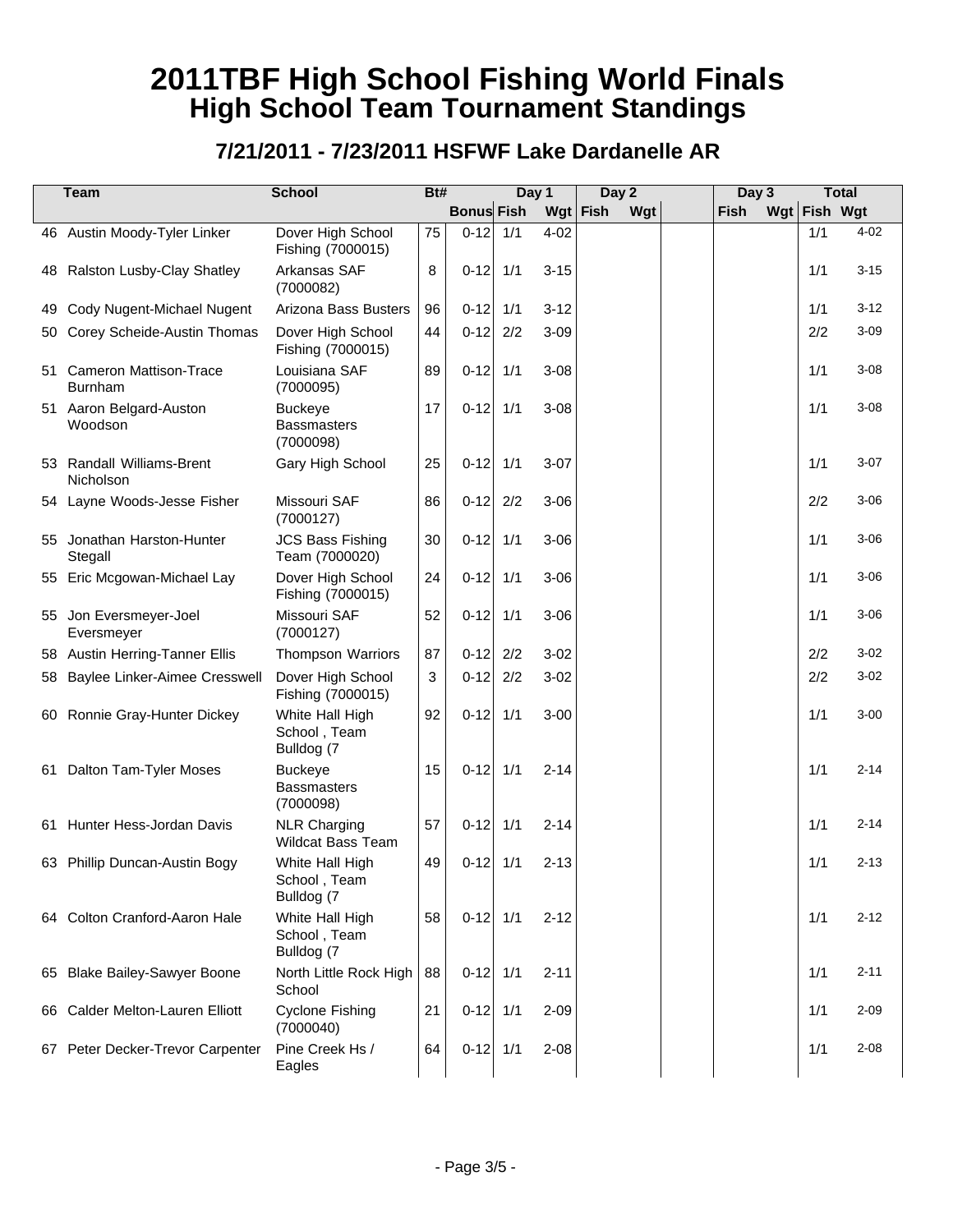|     | <b>Team</b>                                      | <b>School</b>                                       | Bt# |                   | Day 1           | Day 2             | Day 3       | <b>Total</b>    |
|-----|--------------------------------------------------|-----------------------------------------------------|-----|-------------------|-----------------|-------------------|-------------|-----------------|
|     |                                                  |                                                     |     | <b>Bonus Fish</b> |                 | Wgt   Fish<br>Wgt | <b>Fish</b> | Wgt Fish Wgt    |
|     | 68 Ashley Carter-Ryan Haeberle                   | White Hall High<br>School, Team<br>Bulldog (7       | 27  | $0-12$            | 1/0<br>$1 - 13$ |                   |             | $1 - 13$<br>1/0 |
| 69  | <b>Bracken Robertson-Dillon</b><br><b>Starks</b> | Kentucky SAF<br>(7000094)                           | 71  | $0 - 12$          | $0 - 12$        |                   |             | $0 - 12$        |
|     | 69 Adam Law-Colton Reynolds                      | White Hall High<br>School, Team<br>Bulldog (7       | 69  | $0 - 12$          | $0 - 12$        |                   |             | $0 - 12$        |
|     | 69 Luke Taylor-Justin Canada                     | <b>Massachusetts State</b><br>Team                  | 37  | $0 - 12$          | $0 - 12$        |                   |             | $0 - 12$        |
| 69  | Josh Wellons-Luke Hodgkinson Texas SAF (7000135) |                                                     | 79  | $0 - 12$          | $0 - 12$        |                   |             | $0 - 12$        |
| 69  | <b>Heath Crews-Kendall Black</b>                 | Anglers For Kids                                    | 66  | $0 - 12$          | $0 - 12$        |                   |             | $0 - 12$        |
|     | 69 Nick Luna-Jake Desselle                       | Missouri SAF<br>(7000127)                           | 35  | $0 - 12$          | $0 - 12$        |                   |             | $0 - 12$        |
| 69. | Micah Piker-Sean Haynes                          | Arkansas Apache<br>Anglers (7000016)                | 72  | $0 - 12$          | $0 - 12$        |                   |             | $0 - 12$        |
|     | 69 C. Reed Neuberger-Dustin<br>Tschirhart        | Texas SAF (7000135)                                 | 13  | $0 - 12$          | $0 - 12$        |                   |             | $0 - 12$        |
| 69  | <b>Bailey Britt-Sam Soley</b>                    | Benton High School<br>Bass Club (7000023)           | 54  | $0 - 12$          | $0 - 12$        |                   |             | $0 - 12$        |
| 69  | Chase Greer-Logan Thomas                         | Marshall County High<br>School (7000138)            | 26  | $0 - 12$          | $0 - 12$        |                   |             | $0 - 12$        |
|     | 69 Dylan Quickel-Daniel Gray                     | White Hall High<br>School, Team<br>Bulldog (7       | 31  | $0 - 12$          | $0 - 12$        |                   |             | $0 - 12$        |
|     | 69 Donovan Jones-Tyler Stull                     | Meade County High<br>School Bass Club<br>(7000)     | 97  | $0 - 12$          | $0 - 12$        |                   |             | $0 - 12$        |
| 69  | Bryce Sparks-Noah Hampton                        | Dover High School<br>Fishing (7000015)              | 78  | $0 - 12$          | $0 - 12$        |                   |             | $0 - 12$        |
| 69  | Jonathan Dotson-Logan Killer                     | Dover High School<br>Fishing (7000015)              | 1   | $0 - 12$          | $0 - 12$        |                   |             | $0 - 12$        |
|     | 69 Coleman Warnick-Ryan Scott                    | Dover High School<br>Fishing (7000015)              | 42  | $0 - 12$          | $0 - 12$        |                   |             | $0 - 12$        |
|     | 69 Spencer Scott-Ethan Hampton                   | Dover High School<br>Fishing (7000015)              | 16  | $0 - 12$          | $0 - 12$        |                   |             | $0 - 12$        |
|     | 69 Chad Poulsen-Brandon Grove                    | Louisiana SAF<br>(7000095)                          | 22  | $0 - 12$          | $0 - 12$        |                   |             | $0 - 12$        |
|     | 69 Michaela Anderson-Austin<br>Anderly           | Centennial High<br><b>School Cougars</b>            | 70  | $0 - 12$          | $0 - 12$        |                   |             | $0 - 12$        |
|     | 69 Jonathon Elmore-Matthew<br>Robinson           | Dover High School<br>Fishing (7000015)              | 19  | $0 - 12$          | $0 - 12$        |                   |             | $0 - 12$        |
|     | 69 Cole Pearson-Joshua<br>Rockefeller            | Harlem Competitive<br><b>Bass Team</b><br>(7000105) | 67  | $0 - 12$          | $0 - 12$        |                   |             | $0 - 12$        |
|     | 69 Drake Young-Drew Honigman                     | Lincoln R-2 High<br>School, Cardinals               | 10  | $0 - 12$          | $0 - 12$        |                   |             | $0 - 12$        |